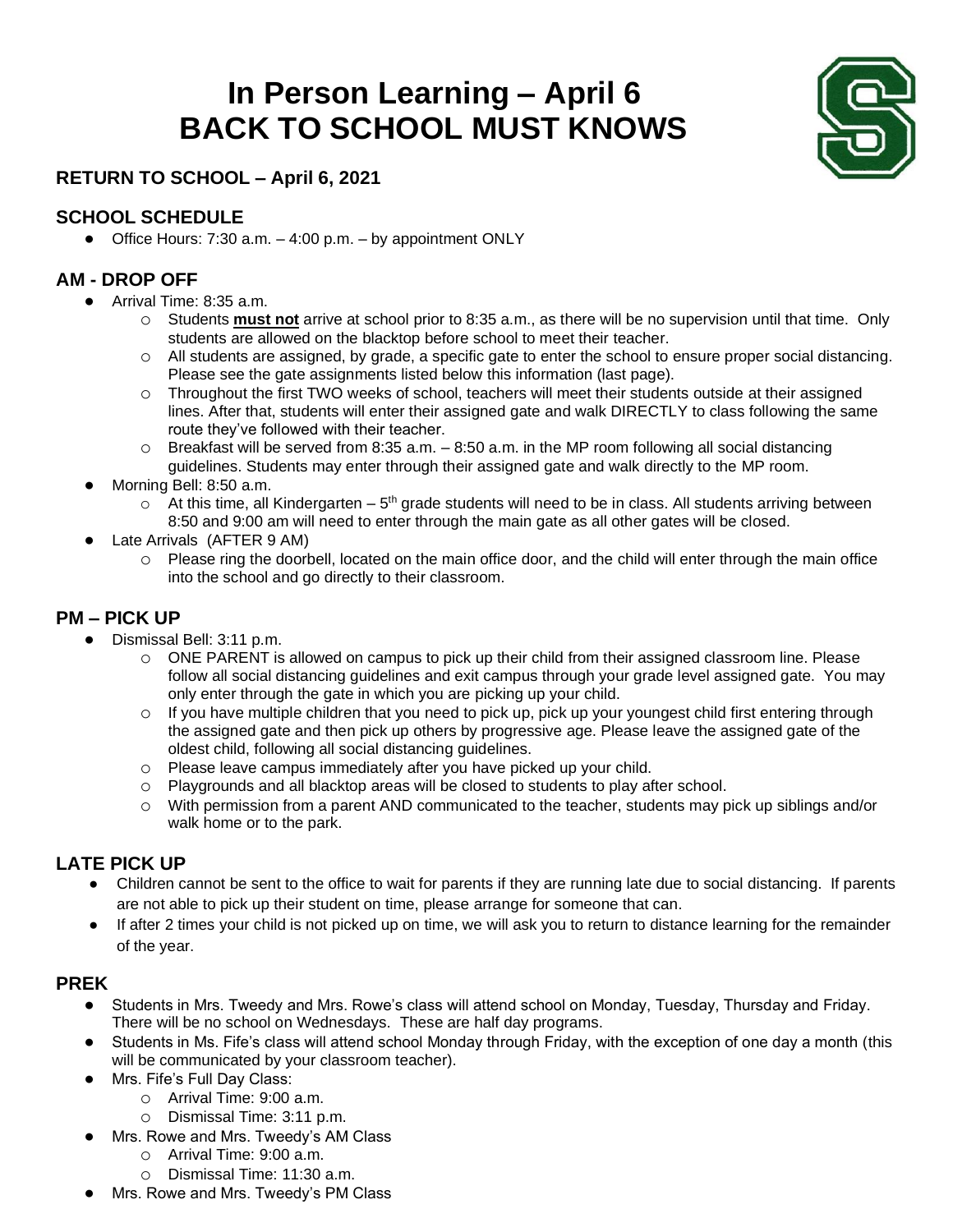- o Arrival Time: 12:40 p.m.
- o Dismissal Time: 3:11 p.m.
- Students **must not** arrive at school prior to 9:00 a.m. (AM Session) or 12:40 p.m. (PM Session), as there will be no supervision until that time. Only students are allowed on the kindergarten playground before school to meet their teacher.
- All students are assigned by grade a specific gate to enter the school to ensure proper social distancing. Please see the gate assignments listed below this information at the bottom.
- Dismissal locations are at the **kindergarten/PreK gate for MORNING PreK** and *near the front office and side of the MP room for AFTERNOON PreK.*

#### **SUPPLY LISTS/MATERIALS TO BRING DAILY**

Grade level supply lists were/will be sent home by your classroom teacher and posted on the smore. We suggest for 4<sup>th</sup> and 5<sup>th</sup> grade students returning to school that they drop off their supplies at the next student material deployment on March 24<sup>th</sup>. All materials are only suggestions as we know this is a shortened school year. However, individual materials must come to school daily.

#### **ABSENCES**

● When your child is absent from school, please send an email to [absences204@nv.ccsd.net](mailto:absences204@nv.ccsd.net) within 3 days stating the reason for the absence. If you prefer, you can also send an absence note with your student within three days of the absence.

#### **VISITATION RULES**

- Visitors on campus are by appointment only and must complete a visitor questionnaire, temperature check and wear a specific badge.
- Volunteers will not be able to assist this year on campus (WE ARE SO SORRY!!!)

#### **HOT BREAKFAST AND LUNCH**

- Breakfast and lunch are free for all students for the 2020 2021 school year.
- Menus will no longer be sent home every month. The menus can be found at ccsd.nutrislice.com or on our school website.
- It is highly encouraged to practice opening and closing lunch boxes and any other items. This will help to ensure student safety as others will not have to handle their materials.

#### **FOOD SERVICE – DISTRIBUTION SITES**

- Starting March 1, no Food Distribution Sites were held at elementary school parking lots. However, students who are in face-to-face instruction on their assigned days will have the option to receive meals for breakfast and lunch at their school location during the school day.
- Food Distribution Sites will be available for all children ages 2-18 years of age Monday through Friday (except holidays) at middle school parking lots and at high school parking lots. Times will be changing in April and that information will be forthcoming.

#### **COLD LUNCH AND WATER BOTTLES**

- All student cold lunches will be stored in their own individual backpack until lunchtime to ensure no cross contamination. Students will carry their own lunch to eat lunch at their assigned time.
- We are encouraging students to bring a water bottle to school to fill up as all water fountains will be closed for drinking out of and will be available only to refill water bottles.
- NO SODA, COLORED JUICES, ETC.

#### **MASK REQUIREMENTS**

- CCSD approved face coverings include homemade or store-bought cloth face masks, surgical masks, masks with filters, or transparent/clear face masks that cover the face from the bridge of the nose to snugly under the chin. Face coverings with exhalation vents, those that are open at the top or bottom (such as bandanas or clear plastic face shields without an approved face covering underneath), or those that do not cover the face from the bridge of the nose to under the chin may not be worn.
- Masks that are considered "gators" that are hung around the neck are not allowed.
- Must be worn at all times except when eating and drinking or engaging in rigorous physical activity (recess/PE).
- We encourage students to start practicing wearing masks around the house to prepare for school.
- Please pack one extra mask in your students backpack.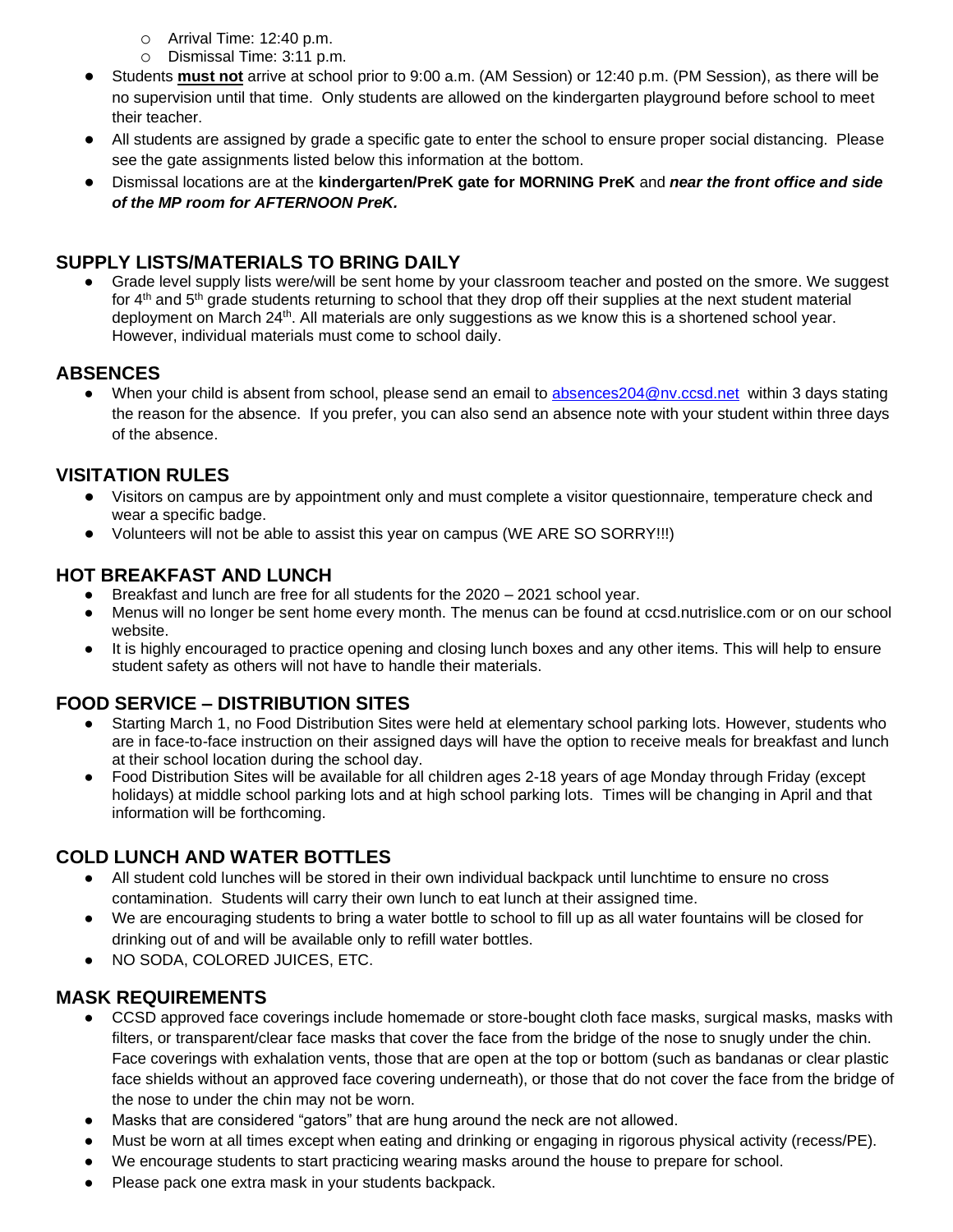#### **4 th and 5th Grade - March 24 – March 26**

ONLY live sessions will be provided during these days to ensure the staff can be trained on safety procedures as well as prepare instructional materials for all students to return on April 6.

#### **STATE SUMMATIVE TESTING**

• All students in  $3^{rd}$  through  $5^{th}$  grade are required to take the SBAC assessments. These tests will take place the week of April 12 – 16 and will require students to be in attendance. Please plan on ensuring your child is at school on time, they have their chromebook with them and have a good night's sleep.

#### **SPECIALS**

● Specials will be provided live for in person instruction. Due to the amount of students participating in person, it is not feasible to provide synchronous and asynchronous learning to students for specials.

#### **ANNOUNCEMENTS**

● Announcements will still take place virtually on the morning announcement link beginning at 8:50 a.m.

#### **RECESS**

● Structured recess will be provided but all playground equipment will be closed at this time.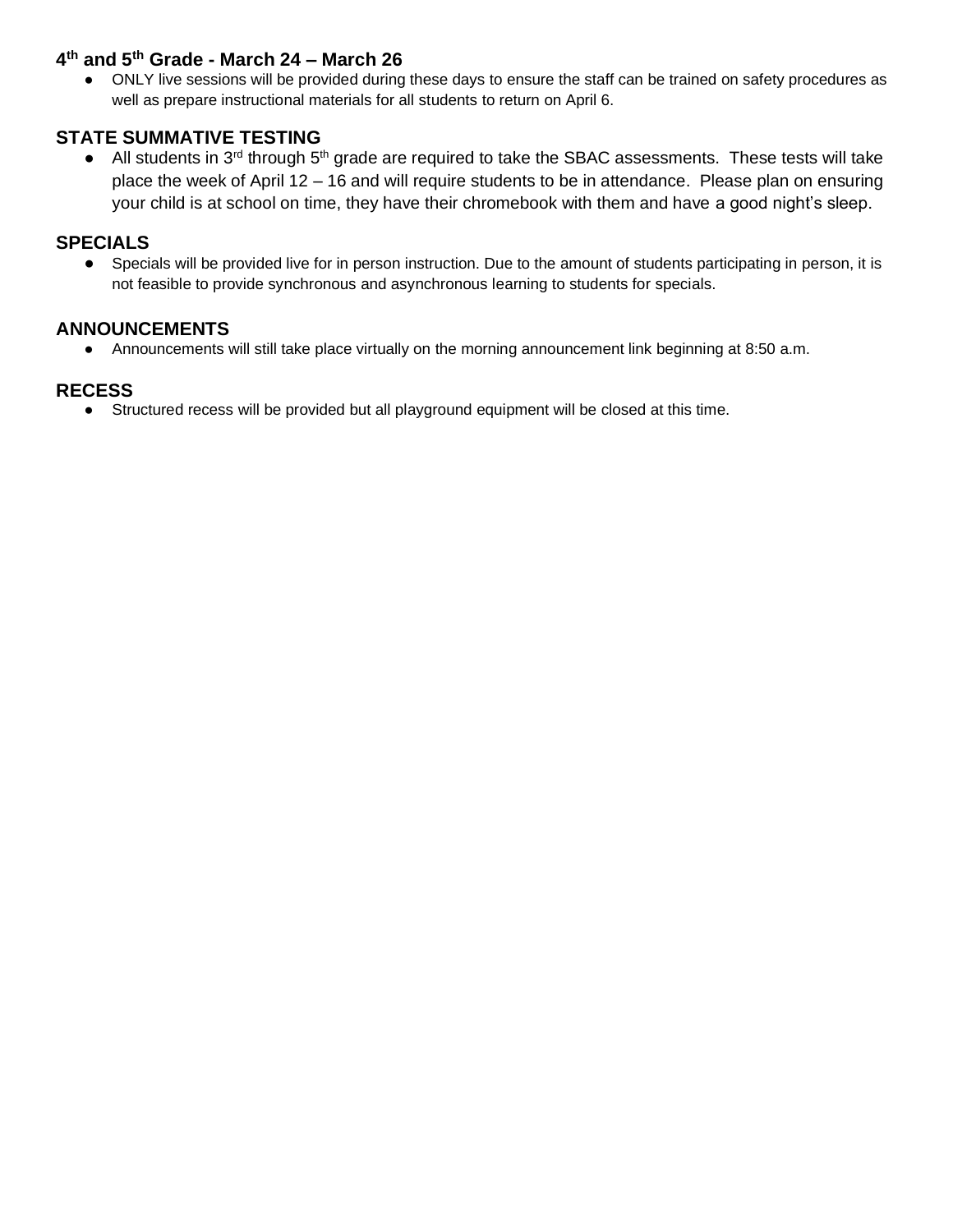## **Distance Learning MUST KNOWS**

#### **FIRST DAY OF UPDATED SCHEDULE – April 6, 2021**

#### **FOOD SERVICE – DISTRIBUTION SITES**

- Starting Monday, March 1, 2021 CCSD Food Distribution Sites were modified to include no Food Distribution Sites at elementary school parking lots.
- Food Distribution Sites will be available for all children ages 2-18 years of age Monday through Friday (except holidays) at middle school parking lots and at high school parking lots. Times will be announced soon.

#### **4 TH AND 5TH ONLY – MARCH 24 - 26**

ONLY live sessions will be provided during these days to ensure the staff can be trained on safety procedures as well as prepare instructional materials for all cohorts to begin on March 1.

#### **MATERIAL DEPLOYMENT**

- Material deployment will still take place on a monthly basis for all students remaining in distance learning. The following dates will be for the remainder of the year:
	- o March 24
	- o April 30

### **INSTRUCTIONAL DAY OUTLOOK – APRIL 6 – END OF YEAR**

#### **SPECIALS**

- Specials will be provided live for in person instruction. Due to the number of students participating in person full day instruction, it is not feasible to provide synchronous and asynchronous learning to students for specials in grades  $\mathsf{K} - 5^{\text{th}}$ .
- All specials will be asynchronous on Monday through Friday for students in distance learning.

#### **ANNOUNCEMENTS**

● Announcements will still take place virtually on the morning announcement link beginning at 8:50 a.m.

#### **MONDAY THROUGH FRIDAY**

- Students will be provided their live sessions at their normal times with their full class.
- Specials will be provided asynchronously for all students.
- Students will engage in independent work activities throughout the day on Canvas when not in live learning sessions.
- Small group sessions will be provided (schedules pending).

#### **COMMUNICATION WITH THE TEACHER**

- Communication with the teacher will be limited due to teachers fully teaching in person and assisting those online.
- Teachers may respond during their preparation time, before or after school hours, but will not be available all day to address individual questions/concerns.

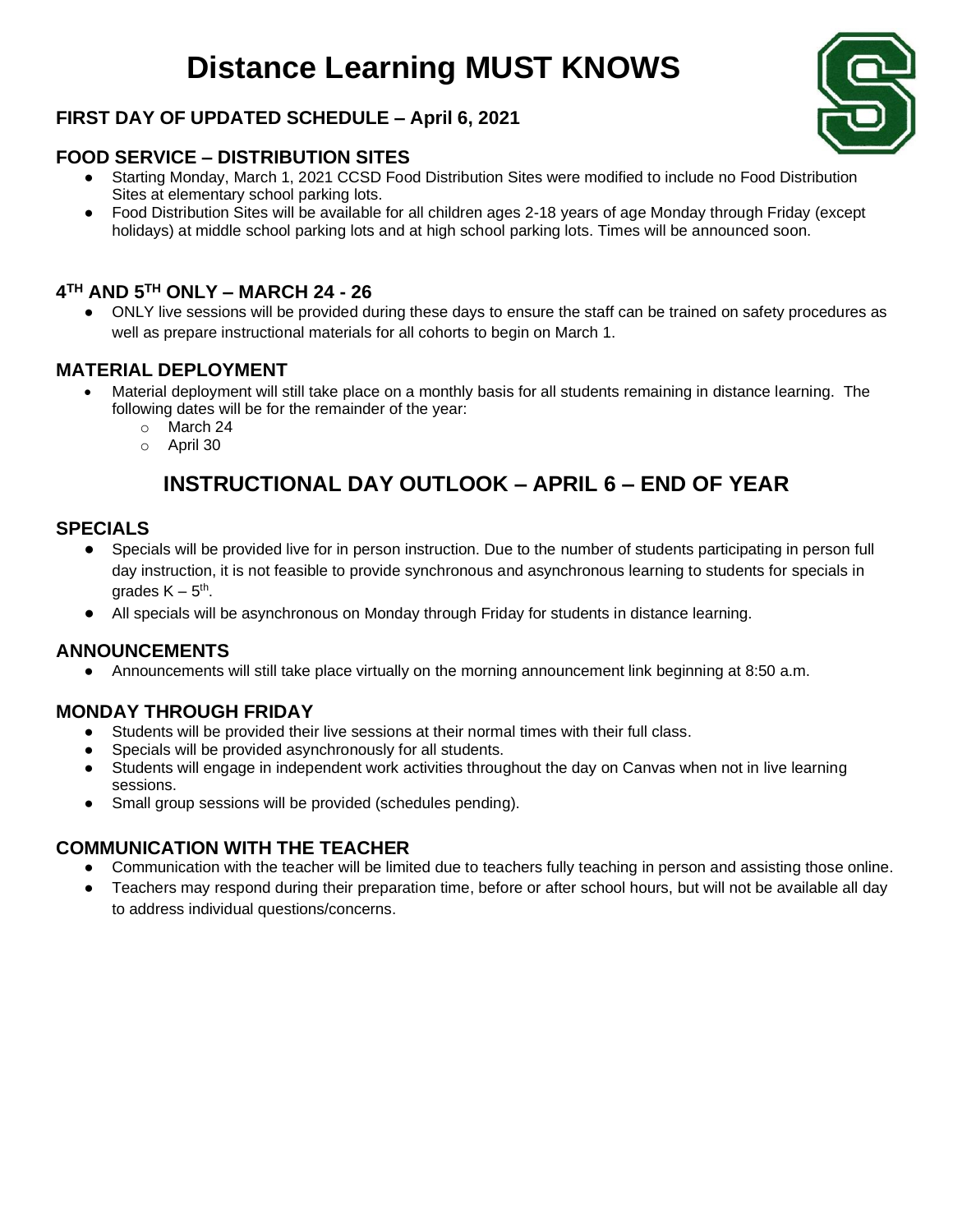

## 20-21 Staton Elementary Drop-off and Pick-up

Park PM Only